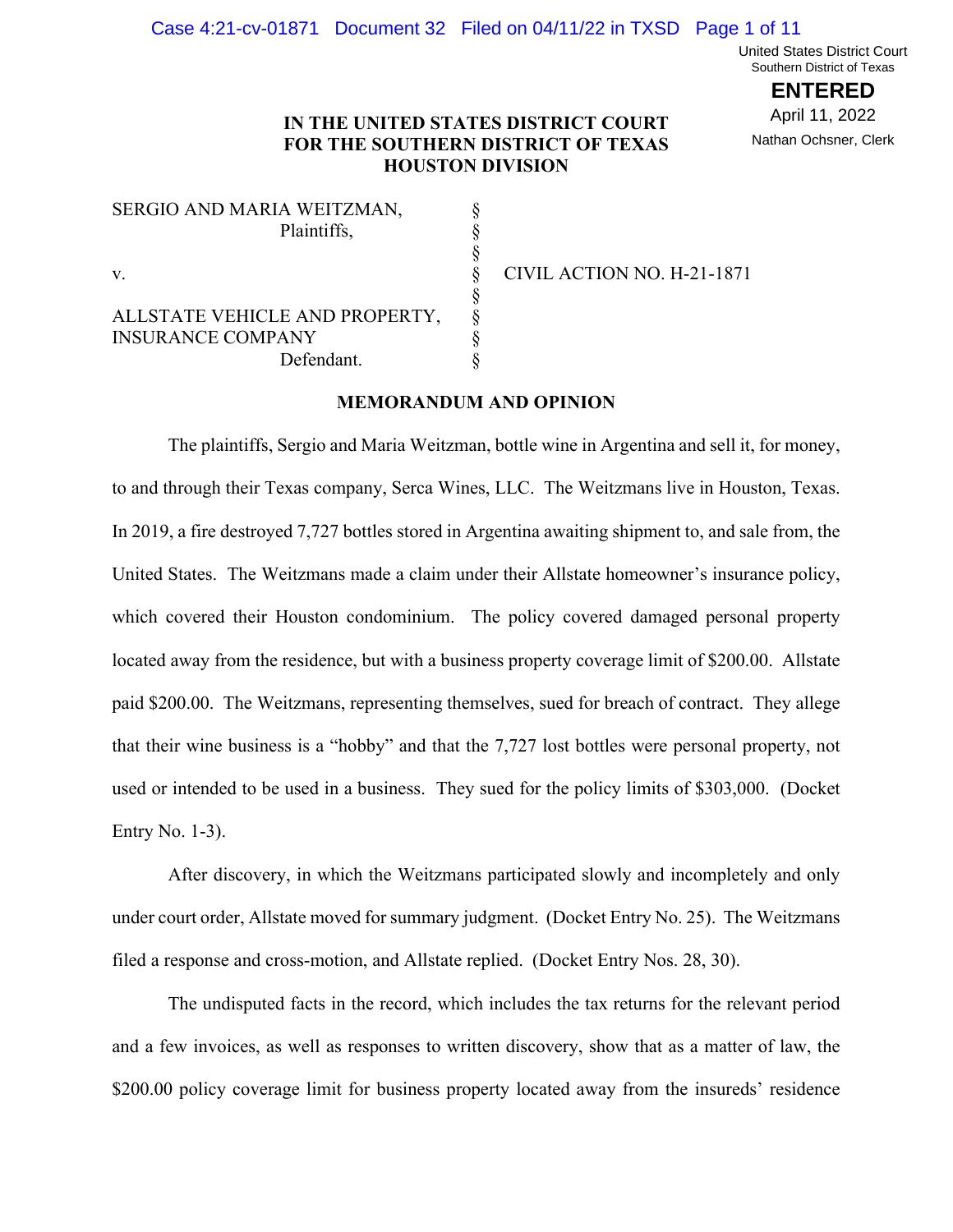### Case 4:21-cv-01871 Document 32 Filed on 04/11/22 in TXSD Page 2 of 11

applies. Allstate's motion for summary judgment is granted, and the Weitzmans' motion is denied. Final judgment is separately entered. The reasons are set out below.

### **I. The Legal Standards**

### **A. The Rule 56 Standard**

"Summary judgment is appropriate only when 'the movant shows that there is no genuine dispute as to any material fact and the movant is entitled to judgment as a matter of law.'" *Shepherd ex rel. Est. of Shepherd v. City of Shreveport*, 920 F.3d 278, 282–83 (5th Cir. 2019) (quoting FED. R. CIV. P. 56(a)). "A material fact is one that might affect the outcome of the suit under governing law," and "a fact issue is genuine if the evidence is such that a reasonable jury could return a verdict for the non-moving party." *Renwick v. PNK Lake Charles, LLC*, 901 F.3d 605, 611 (5th Cir. 2018) (citations and internal quotation marks omitted). The moving party "always bears the initial responsibility of informing the district court of the basis for its motion," and identifying the record evidence "which it believes demonstrate[s] the absence of a genuine issue of material fact." *Celotex Corp. v. Catrett*, 477 U.S. 317, 323 (1986).

"When the moving party has met its Rule 56(c) burden, the nonmoving party cannot survive a summary judgment motion by resting on the mere allegations of its pleadings." *Duffie v. United States*, 600 F.3d 362, 371 (5th Cir. 2010). The nonmovant must identify specific evidence in the record and articulate how that evidence supports that party's claim. *Willis v. Cleco Corp.*, 749 F.3d 314, 317 (5th Cir. 2014). "A party cannot defeat summary judgment with conclusory allegations, unsubstantiated assertions, or only a scintilla of evidence." *Lamb v. Ashford Place Apartments LLC*, 914 F.3d 940, 946 (5th Cir. 2019) (citation and internal quotation marks omitted). In deciding a summary judgment motion, "the evidence of the nonmovant is to be believed, and all justifiable inferences are to be drawn in his or her favor." *Waste Mgmt. of La.,*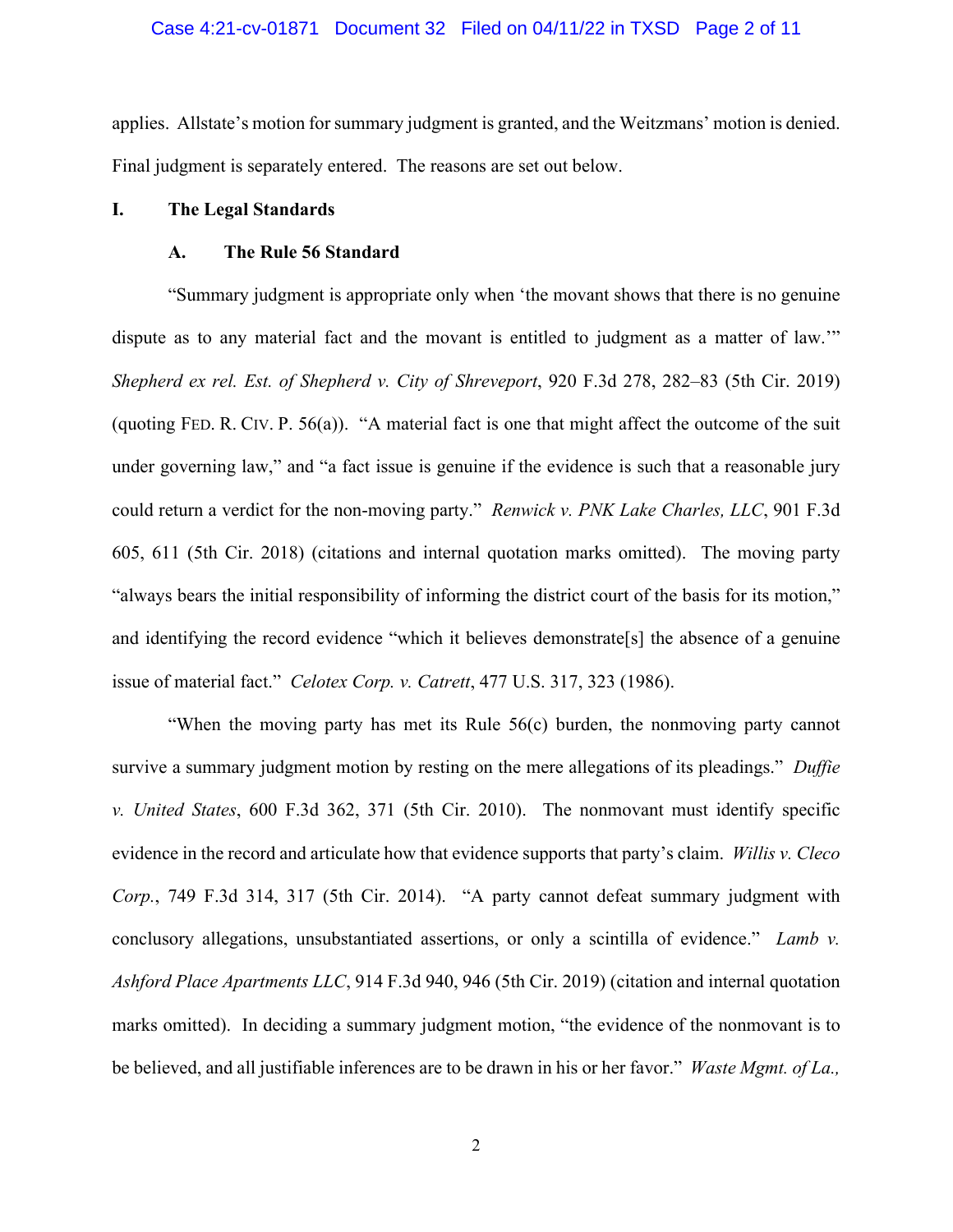*LLC v. River Birch, Inc.*, 920 F.3d 958, 972 (5th Cir. 2019) (alterations omitted) (quoting *Tolan v. Cotton*, 572 U.S. 650, 656 (2014)).

#### **B. Insurance Policy Construction**

Under Texas law, insurance contracts are interpreted under the general rules of contract construction, "and words and phrases contained therein should be given their plain and ordinary meaning." *See Aggreko, L.L.C. v. Chartis Specialty Ins. Co.*, 942 F.3d 682, 688 (5th Cir. 2019) (citation omitted). The court interprets an insurance contract to "effectuate the intent of the parties at the time the contracts were formed." *Laney Chiropractic & Sports Therapy, P.A. v. Nationwide Mut. Ins. Co.*, 866 F.3d 254, 258 (5th Cir. 2017) (quoting *Mid–Continent Cas. Co. v. JHP Dev., Inc.*, 557 F.3d 207, 212 (5th Cir. 2009)).

The interpretation of an insurance contract is a legal determination. *See Naquin v. Elevating Boats, L.L.C.*, 817 F.3d 235, 238 (5th Cir. 2016). If an insurance policy is "worded so that it can be given only one reasonable construction, it will be enforced as written." *John M. O'Quinn, P.C. v. Lexington Ins. Co.*, 906 F.3d 363, 367 (5th Cir. 2018) (quoting *Nat'l Union Fire Ins. Co. v. Hudson Energy Co.*, 811 S.W.2d 552, 555 (Tex. 1991)). Only when an insurance contract is susceptible to more than one reasonable interpretation may the court resort to the rule requiring adoption of the interpretation most favorable to the insured. *Id*. The fact that the parties disagree as to whether there is coverage or the extent of coverage does not create an ambiguity. *Indem. Ins. Co. of N. Am. v. W & T Offshore, Inc.*, 756 F.3d 347, 352 (5th Cir. 2014) (citation omitted).

When an insurance contract is not subject to challenge for ambiguity, its interpretation is a question of law for the court, appropriate for summary judgment. *ACE Am. Ins. Co. v. Freeport Welding & Fabricating, Inc.*, 699 F.3d 832, 842 (5th Cir. 2012) (quoting *Gonzalez v. Denning*,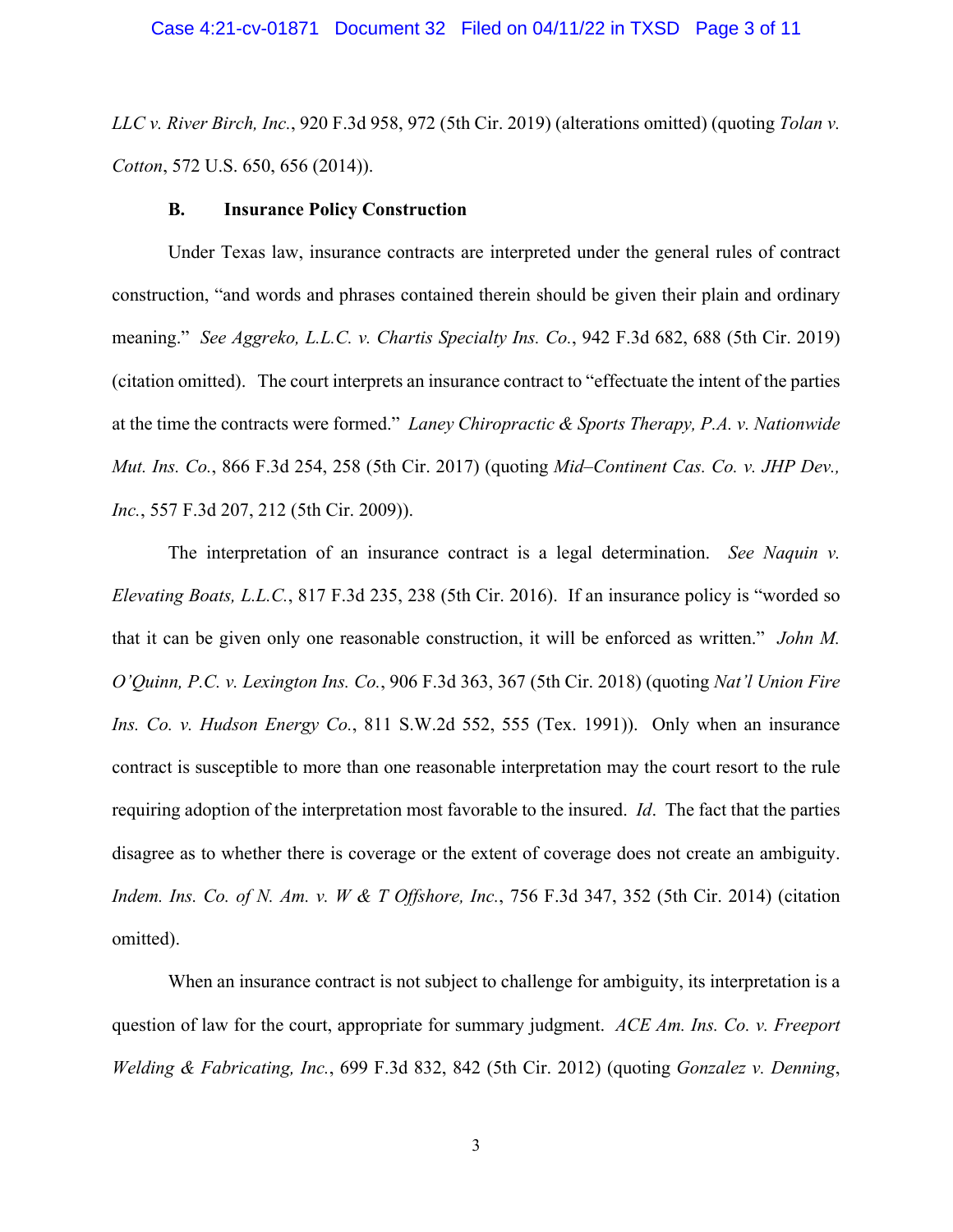# Case 4:21-cv-01871 Document 32 Filed on 04/11/22 in TXSD Page 4 of 11

394 F.3d 388, 392 (5th Cir. 2004)). In a suit to recover on an insurance contract, the insured bears the initial burden of showing that there is coverage, while the insurer has the burden of proof as to "the applicability of any exclusions in the policy." *O'Quinn*, 906 F.3d at 367 (quoting *Guar. Nat'l Ins. Co. v. Vic Mfg. Co.*, 143 F.3d 192, 193 (5th Cir. 1998)).

Language of a policy exclusion or exception to coverage that the insurer claims is an avoidance or an affirmative defense. *See* TEX. INS. CODE § 554.002. If the insurer proves that an exclusion applies, the burden shifts back to the insured to show that the claim is within an exception to the exclusion. *See Vic Mfg. Co.*, 143 F.3d at 193.

### **II. Analysis**

This is not a close case. The Weitzmans carried a home insurance policy with Allstate, which provided coverage for their Houston condominium. (Docket Entry No. 25-3). The policy included personal property coverage up to \$303,000. (*Id.* at 7). It stated:

Property We Cover Under Coverage C:

1. Personal property owned or used by an insured person anywhere in the world. When personal property is located away from the residence premises, coverage is limited to 10% of Personal Property Protection-Coverage C.

. . .

Limitations On Certain Personal Property:

Limitations apply to the following groups of personal property. If personal property can reasonably be considered a part of two or more of the groups listed below, the lowest limit will apply. These limitations do not increase the amount of insurance under Personal Property Protection—Coverage C. The total amount of coverage for each group in any one loss is as follows:

1. \$ 200 – Property used or intended for use in a business while the property is away from the residence premises. This does not include electronic data processing equipment or the recording or storage media used with that equipment.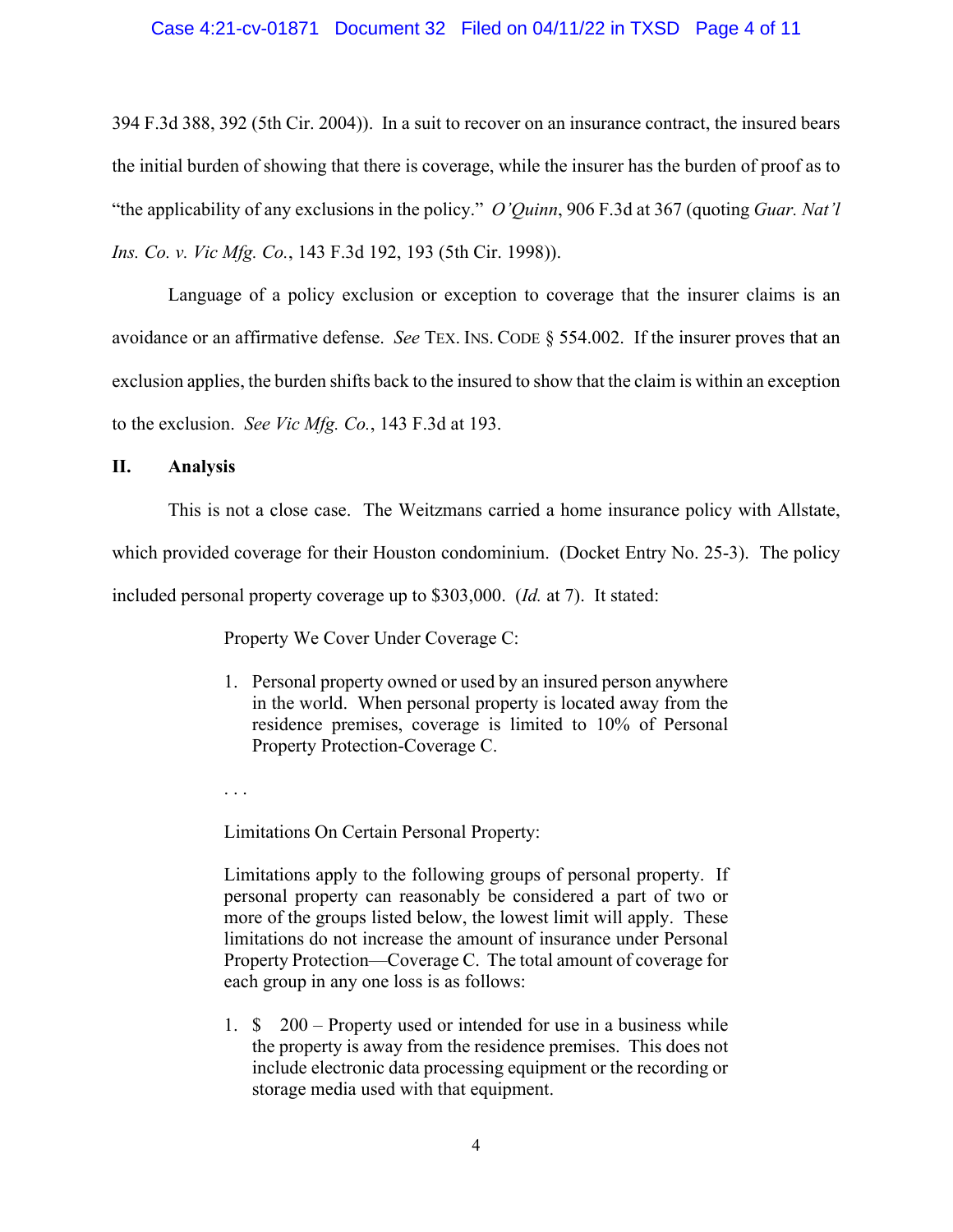(*Id.* at 15 (emphasis omitted)).

The policy defined certain terms that modify coverage:

**Business**—means any full- or part-time activity of any kind engaged in for economic gain including the use of any part of any premises for such purpose. The providing of home day care services to other than an **insured person** or relative of an **insured person** for economic gain is also a **business**.

However, the following are not considered a **business**: . . . an activity for which an **insured person** does not receive more than \$2,000 in total compensation for the 12 months before the beginning of the policy period.

. . .

**Insured person(s)** means **you**, and if a resident of **your** household: a) any relative;

b) and any person under the age of 21 in **your** care.

. . .

**Insured premises**—means . . . the r**esidence premises** . . . .

. . .

**You** or **your**—means the person listed under Named Insured(s) on the Policy Declarations as the insured and that person's resident spouse.

(*Id.* at 12–13).

After investigation, Allstate determined that the wine destroyed in the fire away from the Weitzmans' residence was personal property used or intended for use in a business, which entitled the Weitzmans to \$200.00 under the policy. Allstate paid the \$200.00. (Docket Entry No. 25-6). The Weitzmans argue that Allstate breached the insurance contract because they were entitled to the full \$303,000 personal property coverage amount under the policy. They were not.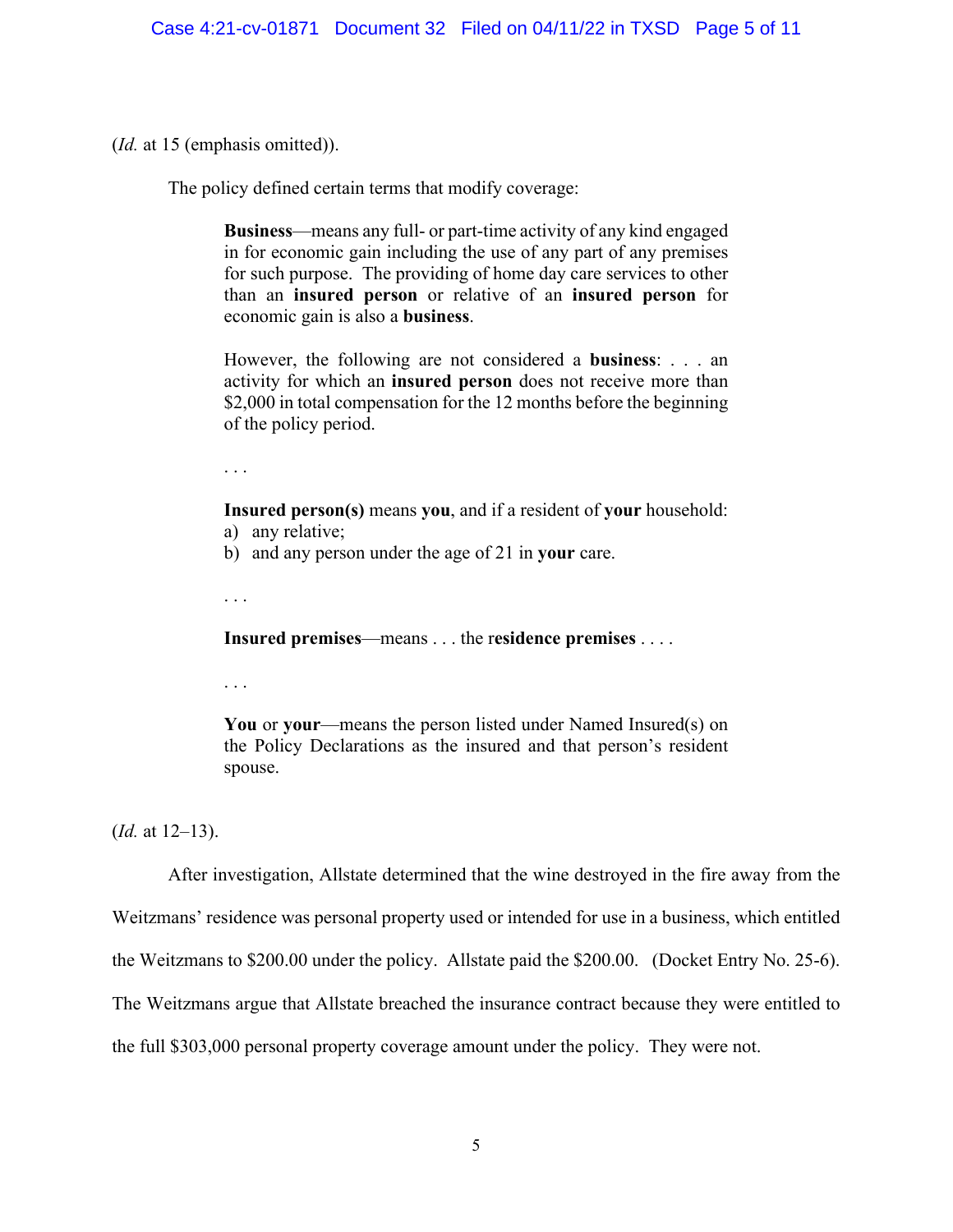### Case 4:21-cv-01871 Document 32 Filed on 04/11/22 in TXSD Page 6 of 11

The insured has the burden to prove coverage, the insurer has the burden to prove exclusions to coverage, and the insured has the burden to prove exceptions to coverage exclusions*. Century Sur. Co. v. Hardscape Constr. Specialties, Inc.*, 578 F.3d 262, 265 (5th Cir. 2009); *see also Vic Mfg. Co.*, 143 F.3d at 193 (the insurer had the burden to prove that the coverage exclusion for damage arising out of the release of pollutants applied but the burden shifted back to the insured to prove that the exception to the exclusion for "sudden and accidental" releases applied).

No one disputes that the Weitzmans are entitled to some coverage. Allstate has the burden to prove that the exclusion to full coverage applies, which includes a limit of \$200.00 for personal property away from the residence premises used or intended for use in a business that is "any fullor part-time activity of any kind engaged in for economic gain." (Docket Entry No. 25-3 at 12, 15). The Weitzmans have the burden to prove that the exception to that exclusion applies, which includes an "activity for which an insured person does not receive more than \$2,000 in total compensation for the 12 months before the beginning of the policy period." (*Id.* at 12). Allstate has clearly met its burden of showing a coverage limitation to \$200.00, but the Weitzmans have not and cannot meet their burden of showing an exception to the coverage limitation.

The 7,727 bottles of wine, worth \$434,240, was stored in Mendoza, Argentina, when fire destroyed the wine. (Docket Entry No. 25-5; Docket Entry No. 25-8 at 6). Sergio Weitzman is the owner, manager, and registered agent of "Serca Wines, LLC." (Docket Entry No. 25-7; Docket Entry No. 25-8 at 19). Serca Wines sells wine through its website, www.sercawines.com. The evidence is that Sergio Weitzman pays a company called the Vines of Mendoza to harvest grapes and make wine for him and his wife. (Docket Entry No. 25-8 at 6). As Weitzman stated at a hearing on January 25, 2022, the Weitzmans then sell the wine to their company, Serca Wines,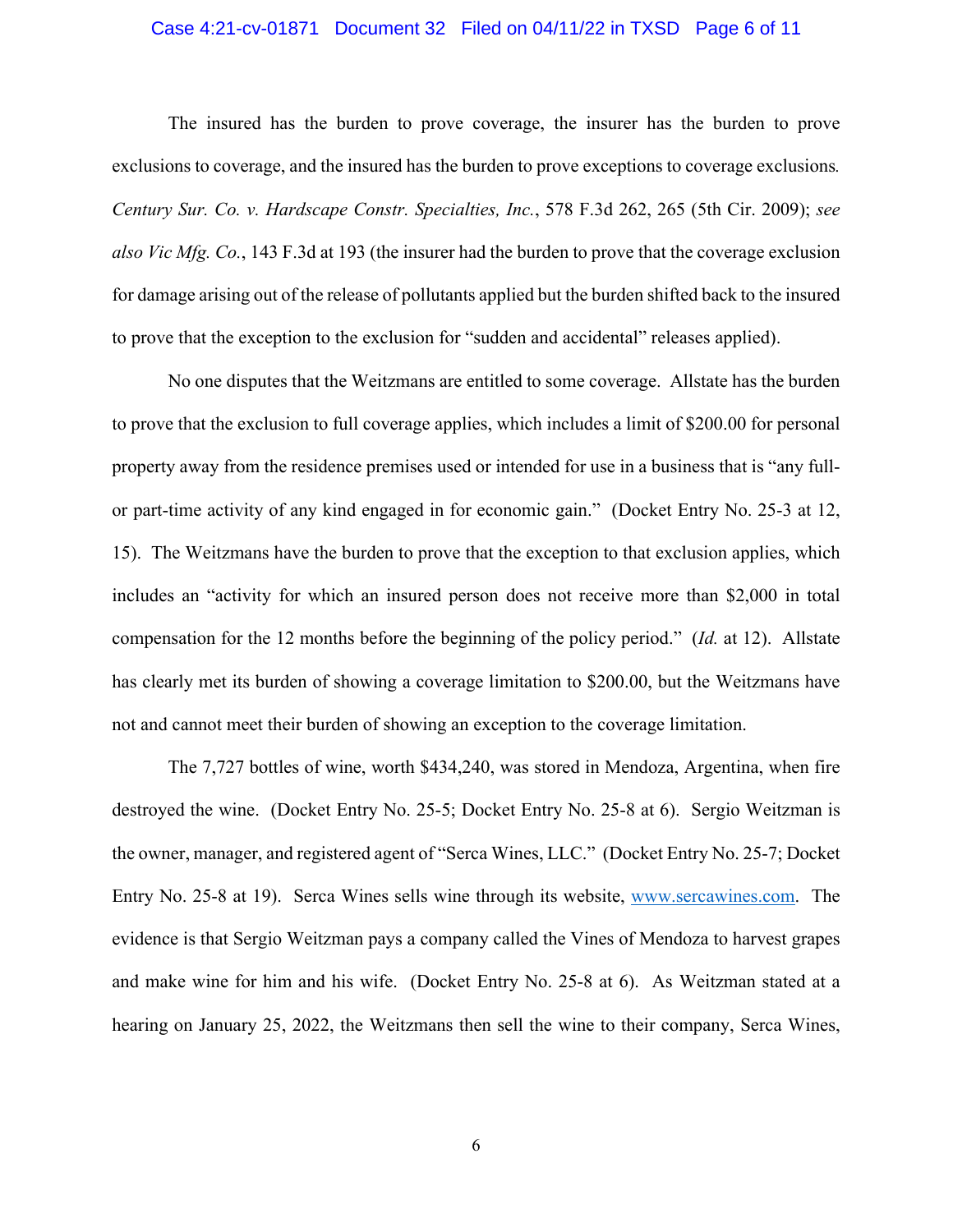LLC. (*See* Docket Entry No. 29 at 8 (Sergio Weitzman stating on the record that "[o]nly Serca, after buying the wine from me, sells the wine.").

The evidence is undisputed that the wine is used or intended for use in a business. Under the policy, such use includes any activity for economic gain. The Weitzmans sell the wine to Serca Wines and sell the wine through Serca Wines to third parties. The wine was clearly intended for use in the Weitzmans' business.

The business coverage limitation applies, unless the Weitzmans can prove the exception that they did not receive more than \$2,000 in total compensation for the 12 months before the beginning of the policy period, including through their sales to Serca Wines or through money they received from selling the wine through Serca Wines.

The Weitzmans have not met this burden. Coverage began on April 19, 2019. (Docket Entry No. 25-3 at 5). Despite a court order to produce invoices and documentation of the sales between the Weitzmans and Serca Wines, the Weitzmans have failed to produce documentation showing that they made less than \$2,000 from wine sales, claiming that they do not create invoices for wines sold to themselves. If anything, the record supports concluding that the Weitzmans made more than \$2,000 in the 12 months before April 19, 2019. The Weitzmans admitted that they sold wine to high-end restaurants in Houston, including B&B Butchers, Flemings, Masraffs, Le Colonial, Bisou, and Ouzo Bay. (Docket Entry No. 25-8 at 23). The Weitzmans admitted that they received \$88,208 in "revenue (income only)" from their sale of wine in 2017, and \$42,111 from their sale of wine in 2018. (Docket Entry No. 25-8 at 11). Serca Wines's tax return for 2018, in which Sergio Weitzman is listed as the sole proprietor, shows gross receipts or sales of \$42,111. (Docket Entry No. 25-10). The tax return for 2019, again listing Sergio Weitzman as the sole proprietor, shows gross receipts or sales of \$51,703. (*Id.*). At least \$6,143.75 of the 2019 sales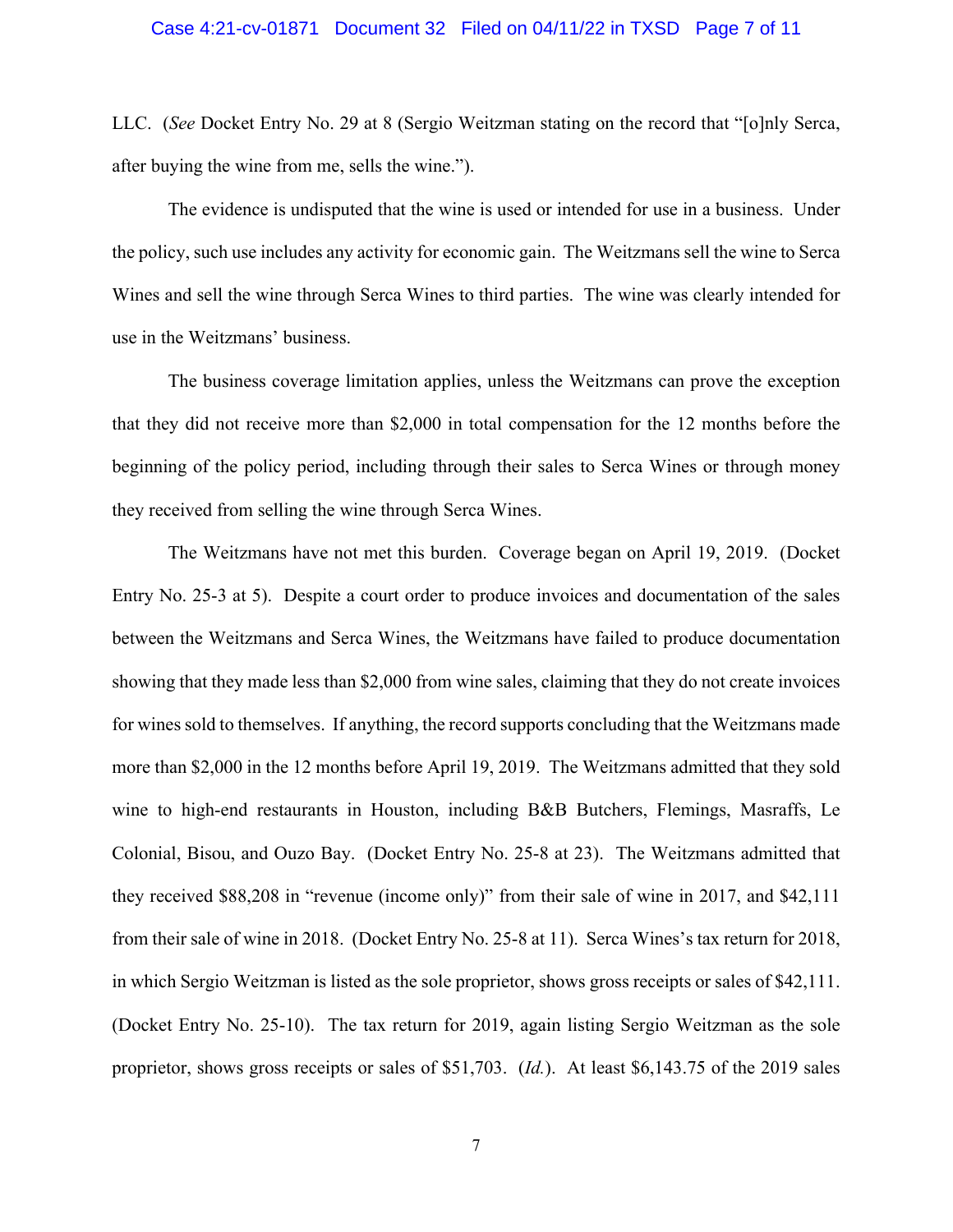### Case 4:21-cv-01871 Document 32 Filed on 04/11/22 in TXSD Page 8 of 11

occurred before April 19, 2019. (*See* Docket Entry No. 25-11 (showing sales of \$4,520.00 on March 15, 2019, and \$714.45 on March 16, 2019); Docket Entry No. 25-12 (showing sales of \$909.30 on April 2, 2019)).

The Weitzmans do not dispute the evidence but offer some arguments for treating the wines as personal property not used for or intended for use in a business. First, it is, according to them, a "hobby," and not done with a "profit motive." (Docket Entry No. 28 at 5). That may be true, but it is a hobby that uses property for business and results in economic gain, generating far more than \$2,000 in total compensation during the 12 months before the beginning of the policy period (from April 2018 to April 2019). The Weitzmans rely on *Allstate Ins. Co. v. Hallman*, 159 S.W.3d 640 (Tex. 2005), which defined a business pursuits exclusion to policy coverage as requiring a "profit motive." But there, the policy language defined "business" to "include trade, profession or occupation," which is different from the definition of "business" in the Allstate policy at issue here. *Id.* at 643–45.

The Weitzmans argue that total compensation is limited to payment for services, and that the wine they sold in exchange for money was a good, so the payment was not "compensation." Dictionaries and common sense defeat this argument. The compensation the Weitzmans received from their wine sales was their gross receipts or total sales that they received. *See* BLACK'S LAW DICTIONARY (11th ed. 2019) (defining compensation as "[r]emuneration and other benefits received in return for services rendered; esp., salary or wages"). The Weitzmans admitted to individually receiving \$42,111 in revenue from their sale of wine in 2018. (Docket Entry No. 25- 8 at 11). And the tax returns for Serca Wine, signed by Weitzman as sole proprietor, show the gross receipts for wine sales as well over \$40,000 in 2018, 2019, and 2020. (Docket Entry No. 25-10). The record evidence supports inferences that total compensation exceeded \$2,000 in the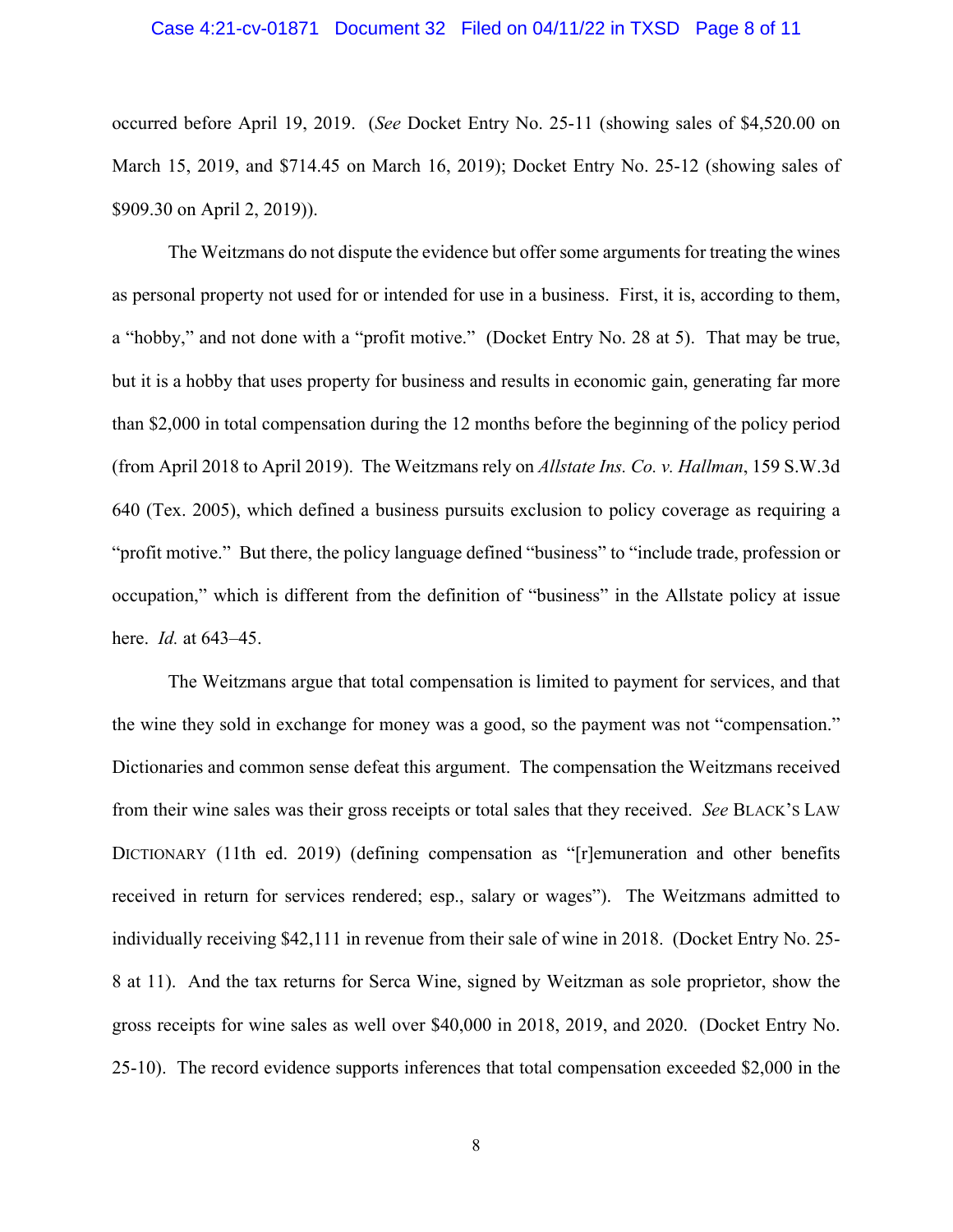### Case 4:21-cv-01871 Document 32 Filed on 04/11/22 in TXSD Page 9 of 11

relevant period, and the Weitzmans have not submitted or pointed to any evidence, despite their burden to do so, that they received less than \$2,000 in compensation.

The fact that the Weitzmans apparently lost rather than made money on the sales of wine does not make the money they received for selling the wine something other than compensation. The evidence that the Weitzmans did not make a profit when they sold the wine, and that they intended to use the 7,727 wine bottles primarily for "personal use" and for charitable donations does not make the money they received something other than compensation. The evidence that they did not make their primary living by selling wine does not make the money they received from those sales something other than compensation.

Even if the Weitzmans had not admitted that they received income in an amount excluding them from policy coverage except for \$200.00, the record also supports treating the Weitzmans as the alter ego of Serca Wines, given the evidence Allstate has identified as to the unity between them. Importantly, "[t]he tax returns Sergio Weitzman produced lists him as the proprietor of 'Serca Wines,' and his personal condominium as the official business address of 'Serca Wines.'" (Docket Entry No. 25 at 12 (citing Docket Entry No. 25-10)). "Under Texas law, a sole proprietorship has no separate legal existence apart from the sole proprietor." *CU Lloyd's v. Hatfield*, 126 S.W.3d 679, 685 (Tex. App.—Houston [14th Dist.] 2004, pet. denied) (citing *Ideal Lease Serv., Inc. v. Amoco Prod. Co., Inc.*, 662 S.W.2d 951, 952 (Tex. 1993). The record includes the following:

- "Inventory sheets for 'Serca Wines' in 2019 show that the corporate entity owned at least 8,600 bottles of wine, including some of the blends destroyed in the fire." (Docket Entry No. 25 at 12 (citing Docket Entry No. 25-13)).
- "Sergio Weitzman stated in his interrogatory responses that he is the client of the Vines of Mendoza and that 'Serca Wines' does not have a relationship with the Vines of Mendoza. However, invoices from the Vines of Mendoza for export costs and winemaking were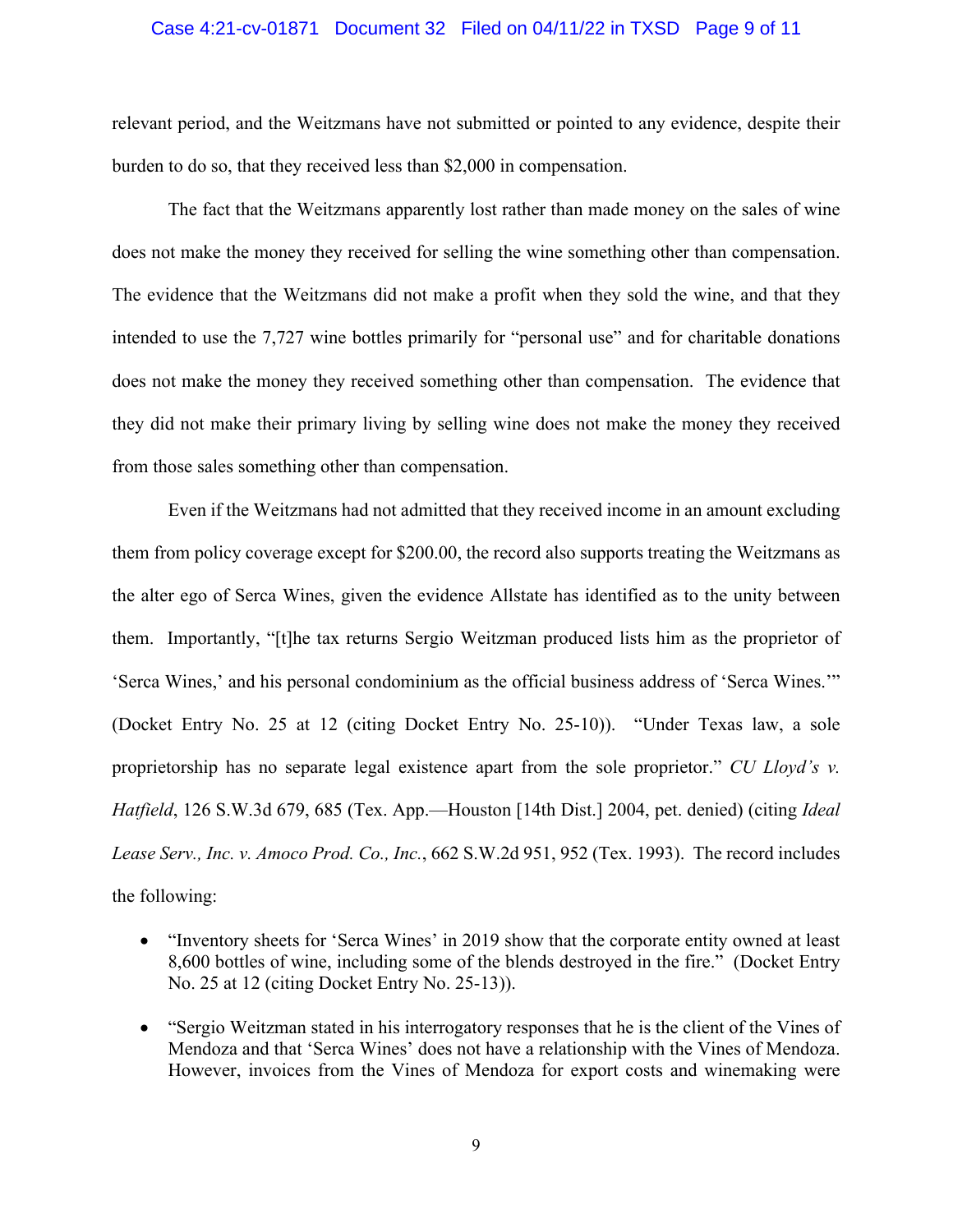billed to both 'Sergio Weitzman' and 'Serca Wines.'" (Docket Entry No. 25 at 12 (citing Docket Entry No. 25-8 at 8–9; Docket Entry No. 25-14)).

- "The 2018 winemaking invoice for \$28,135.50 was billed to both 'Serca Wines' and 'Sergio Weitzman,' but paid for by wire transfer from an account titled 'Serca Wines (0539).'" (Docket Entry No. 25 at 12 (citing Docket Entry No. 25-15)).
- "The first invoice for the 2019 winemaking plan was billed to both 'Sergio Weitzman' and 'Serca Wines,' but was paid for by wire transfer from an account titled 'Sergio Business (5972).'" (Docket Entry No. 25 at 12–13 (citing Docket Entry No. 25-16)).
- "A second transaction in 2019 shows another bill from the Vines of Mendoza in the amount of \$19,277. There is no record of the entity that paid the bill, but there is a personal check written from 'Sergio Weitzman' to 'Serca Wines' for \$19,277 with a memo that says payment was for 'Farming 2019.' Presumably, this is a reimbursement check to 'Serca Wines' for fronting the cost of the invoice." (Docket Entry No. 25 at 13 (citing Docket Entry No. 25-17)).
- "Interrogatory number 25 asked 'what was your total revenue from the sale of wine bottles in 2018? Your in this context means the listed Plaintiffs in their individual capacity. If this number is the same as Serca Wines LLC's total revenue from the sale of wine bottles, please indicate so.' . . . Plaintiffs' response to interrogatory number 25 was provided in two parts. First, that 'S.W. does not sell. All Serca,' and second, that 'Plaintiffs (NOT Serca Wines LLC) received \$42,111 in revenue (income only).' The revenue amount of \$42,111 Plaintiffs state they made as individuals was the same amount claimed as Serca Wines' gross receipts or sales in its 2018 tax return. Admittedly, Plaintiffs benefit from Serca Wines' sales. For purposes of summary judgment, there is no functional difference between 'Sergio Weitzman' and 'Serca Wines.'" (Docket Entry No. 25 at 13 (citing Docket Entry No. 25-8 at 11; Docket Entry No. 25-10)).

In short, there is no basis to find that Allstate owes more than \$200.00 for the wine the

Weitzmans lost in the fire in Argentina. The court grants summary judgment finding no breach of

contract.

Because the Weitzmans' breach of contract claim fails as a matter of law, and the Weitzmans do not assert or present evidence that they sustained an independent injury, their claim for extracontractual duties also fails. *USAA Tex. Lloyds Co. v. Menchaca*, 545 S.W.3d 479, 500 (Tex. 2018) (Under Texas law, "[a]n insured cannot recover *any* damages based on an insurer's statutory violation unless the insured establishes a right to receive benefits under the policy or an